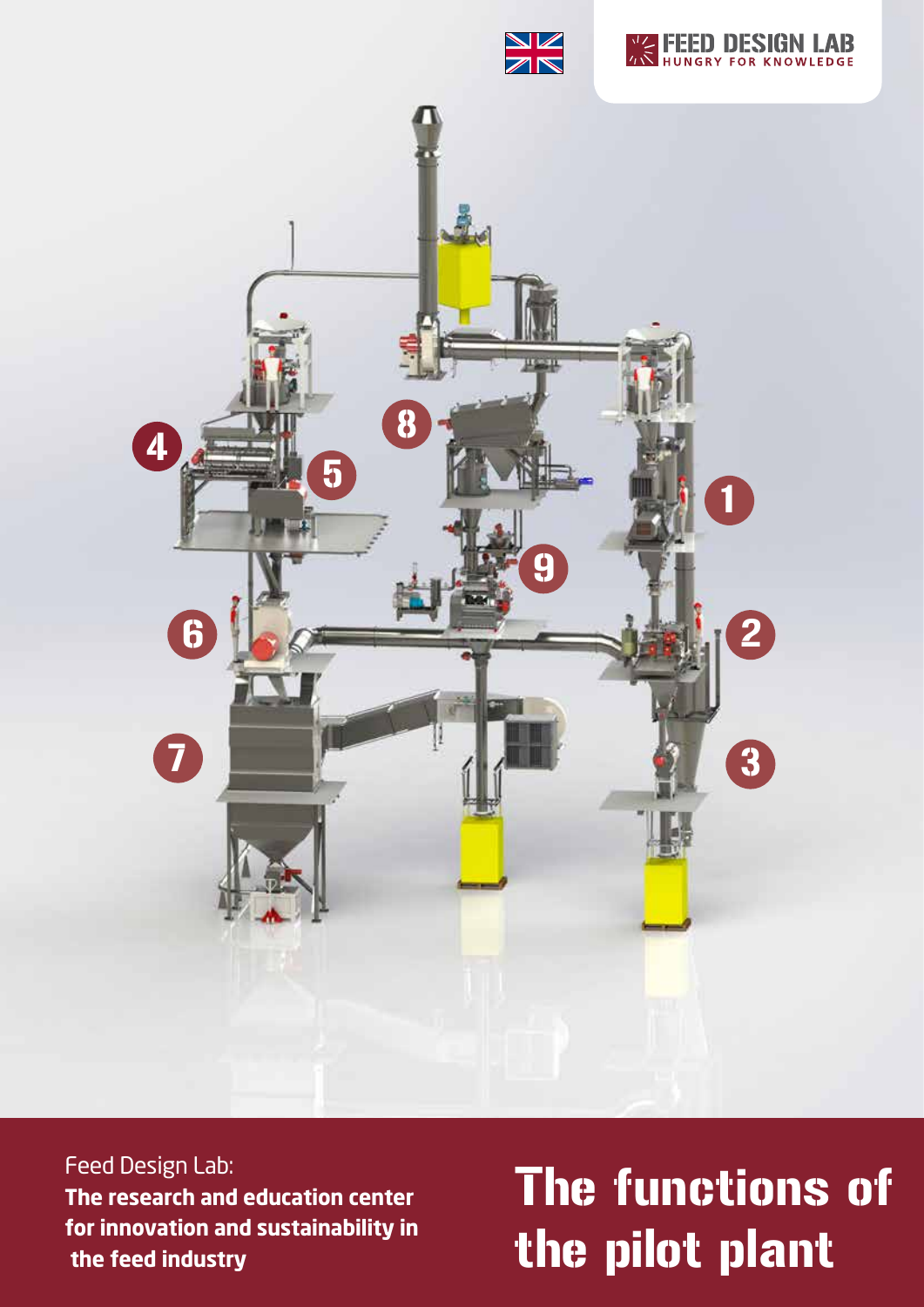### The pilot plant

One of the unique aspects of Feed Design Lab is the pilot plant. It is a small-scale feed test factory in a spacious facility, equipped with the latest technology and machinery with multifunctional capabilities. The various process components can be used to conduct tests, experiments, or produce trial feed. The capacity of the different machines depends on the type of raw materials and ranges from 500 to 5,000 kg/hour. The minimum batch size is 50 kg.

This brochure offers an overview of the various machines and their functions.



### 1. Hammer Mill

**Function:** the hammer mill is the primary grinder for raw materials. The raw material is grinded into small particles by means of a rotor with freely moving knives or blades. Air is pulled through the hammer mill, causing the ground raw material to move through the hammer mill. The hammer mill contains internal screens through which the raw material passes once it has reached the desired particle size. The air which has been used in the hammer mill passes through filters to remove dust before being expelled from the machine.

The knives or blades and the rotor of the hammer mill can all be removed from the machine for cleaning and maintenance. In addition, the hammer mill is equipped with a dust explosion protection panel according to the ATEX Directive [European Directive on explosive atmospheres].

## 2. Mixing

After grinding, the product can be mixed or blended with other ingredients or liquids. This is why the mixer at the plant is located underneath the hammer mill.

**Function:** solids and liquids are added to the mixer to obtain the right proportions and desired product composition.

We use a double shafted mixing system. The double shaft mixer is fully detachable from the machine for cleaning and maintenance. This mixer must be filled for at least 25% and can hold up to 140%, depending on the density of the product. This mixer also has agglomeration, drying and cooling capabilities.





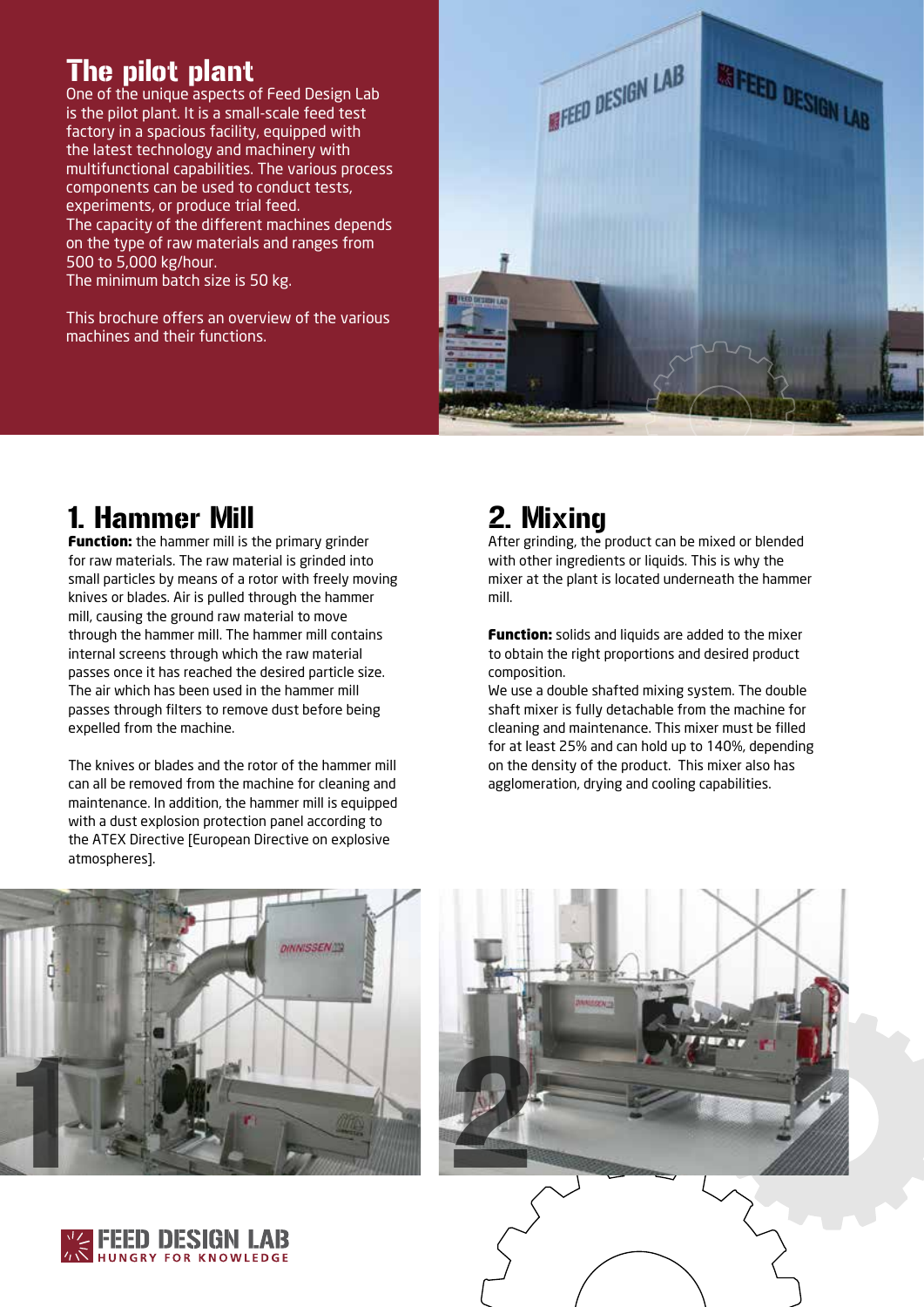

## 3. Sieving (1)

To ensure the safety and quality of the final product, we installed a sieve after the mixer. Depending on the customer's wishes we can install screens of different sizes.

**Function:** large particles are sifted out of the mixture here. This centrifugal sieve primarily has a control function.





After sieving, the mixture moves on to the next treatment. The conditioner is the first machine in this process.

**Function:** the product is prepared in the conditioner before entering the expander, extruder or press. Steam or water is added to the mixture. The mixture then goes into the expander or extruder or is routed directly to the press via a bypass.



## 5. Expanding/extruding

**Function:** in the expander the mixture is propelled by a screw with mixing blades; this creates pressure which breaks down starches. In this form the product is called an expandate. The product may then go through the press again to be shaped into pellets. An expander-press line also contains a cooler. In the extruder the mixture is propelled by a screw with mixing blades and is then pressed through a die. The die determines the shape of the product. The shape and size depend on the customer's wishes. An extruder line always contains a dryer-cooler.

The extrusion process also breaks down the starches so these can be absorbed faster and more effectively by the animal during the digestive process.